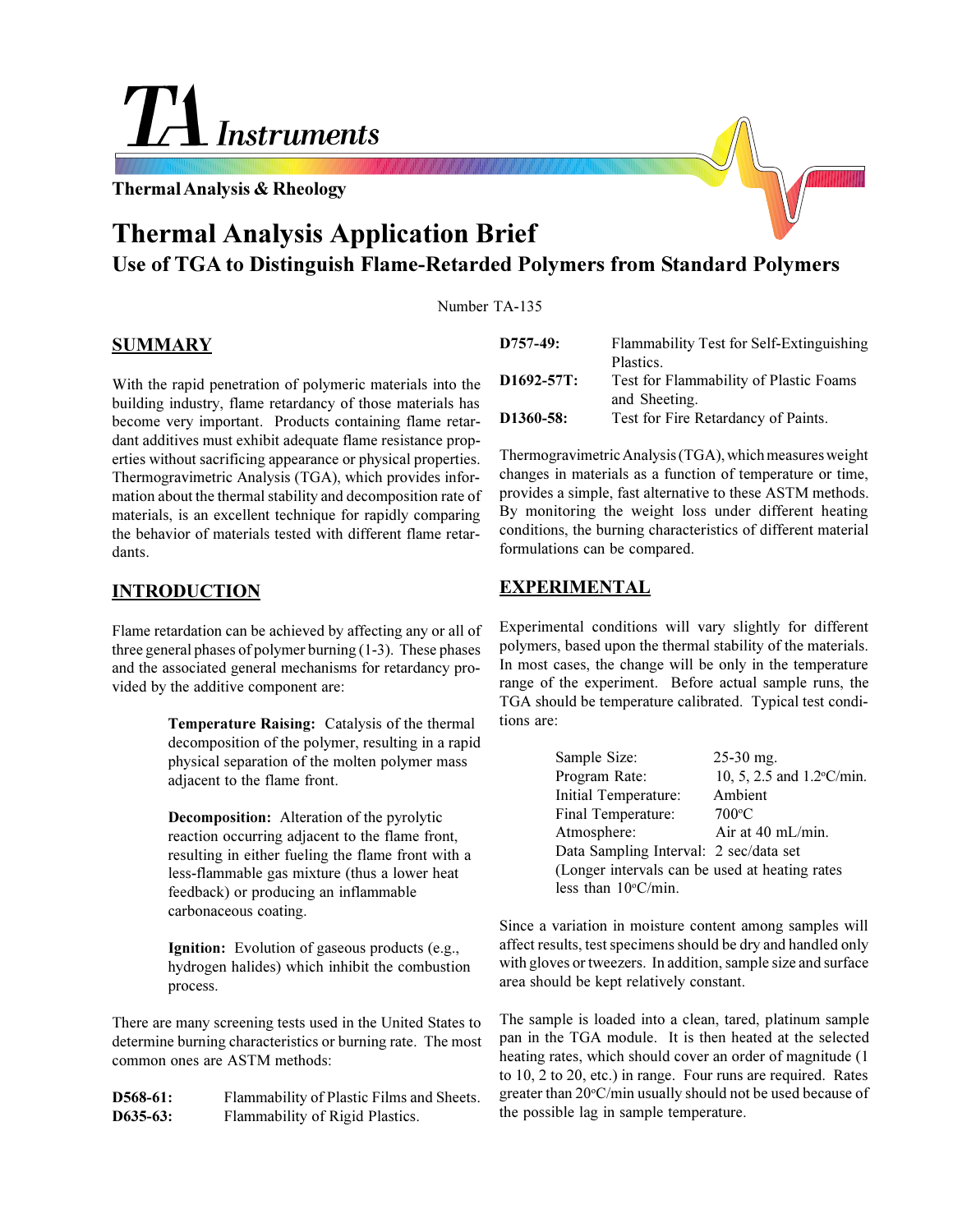After all heating rate experiments are completed, the stored data files are then analyzed using TGA Kinetics Software (PN 996379-911). The materials evaluated here were polycarbonates with and without flame retardant.

#### **RESULTS**

Although polycarbonates are inherently self-extinguishing (4) (a characteristic of their high aromaticity), stringent flame retardance standards still require the use of additives.

The TGA profiles for standard and flame-retarded polycarbonate at 10°C/minute are compared in Figure 1. The standard material decomposes at a temperature about 20- 25°C higher than the flame-retarded material. This is true regardless of heating rate (1.2 to 10°C/min). In other words, the flame-retarded material loses a greater percentage of weight than the standard material (e.g., 48% vs 28%) at a given temperature (e.g., 460°C) during the decomposition step. This indicates that the flame-retardant additives in the polycarbonate accelerate the decomposition.

The derivative curves for the two materials (Figure 2) also show characteristic differences. The standard material exhibits two decomposition reactions (A and B) occurring between 350 and 450°C. The slower the heating rate, the more distinguishable are the two reactions. Reaction A becomes more prevalent as the heating rate increases. With the flame-retarded material, however, decomposition reaction A proceeds at a much faster rate than reaction B. This is true at all heating rates.

The second stage of weight loss, seen in Figure 1, is oxidation of the carbon skeleton which remains after the initial decomposition. Figure 2 shows that for the flameretarded material the rate of oxidation is consistently about half the rate of decomposition (first stage of weight loss). In the standard material, however, the rate of oxidation is dependent on the heating rate. It is postulated that at slow heating rates (2.5°C/min or slower) a more porous carbon skeleton is formed, allowing oxidation to proceed at a higher rate. Faster heating rates apparently produce lessporous carbon skeletons, resulting in slower oxidation.

Repeatability of TGA decomposition studies is excellent, as indicated by the curves in Figure 3, showing the results of three successive runs at a heating rate of  $10^{\circ}$ C/min.

TGA kinetics software is used routinely to estimate the activation energy, pre-exponential factor, and lifetime for materials which decompose upon heating. The kinetic parameters and constants of the two polycarbonates are summarized in Table 1. The results confirm that the retarded polycarbonate decomposes at a lower temperature and a faster rate.

**Table 1** Kinetics Results\* for Thermal Decomposition of Polycarbonates in Air

| Parameter & Constant            | Standard          | <b>Flame-Retarded</b> |
|---------------------------------|-------------------|-----------------------|
| <b>Activation Energy</b>        | $90.0$ KJ/mole    | $97.7$ KJ/mole        |
| Log (pre-exp) Factor            | $4.62$ 1/min      | $5.35$ 1/min          |
| 60-min Half-life<br>Temperature | 443.5°C           | $427.6$ °C            |
| Lifetime at $300^{\circ}$ C     | $105 \text{ min}$ | $100 \text{ min}$     |
|                                 |                   |                       |

\*Based on 2.5% conversion

## **REFERENCES**

- 1. *Encyclopedia of Polymer Science & Technology*, Vol. 7, 1967, Interscience.
- 2. C.J. Hilado, *Flammability Handbook of Plastics*, 3rd Ed., 1982, Technomic Publications.
- 3. C.J. Hilado, *Fire Prevention and Suppression*, Part 2, Vol. 18, 1981, Technomic Publication.
- 4. P. Thiery, *Fireproofing*, Eng. Ed., 1970, Elsevier Publications.